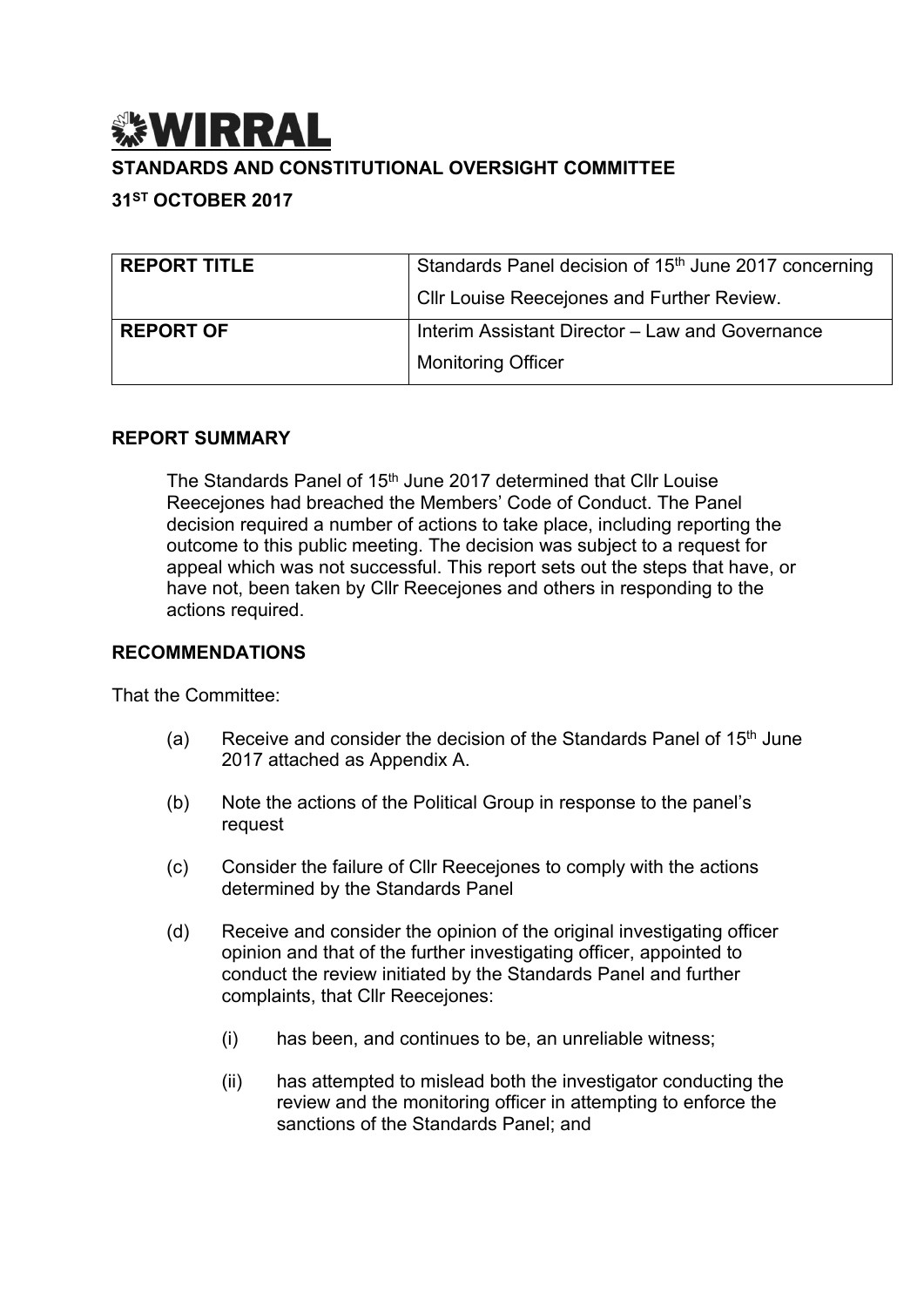(iii) has continued to use her position and influence as a councillor to victimise the complainants by making false allegations against them via social media and to others

in breach of her obligations under the Members Code of Conduct

(e) recommend that, in reviewing the Council's Whistle-Blowing Policy under the Constitution, regard be had to the position of whistle-blowers who are neither employees or directly associated with the Council or its contractors.

## 1.0 **The Decision of the Standards Panel**

- 1.1 The Standards Panel of 15<sup>th</sup> June met to consider an investigation into allegations that Cllr Louise Reecejones had breached the Members' Code of Conduct of Wirral Council. The Decision Notice and the minute is attached as **Appendix A**.
- 1.2 The background to the allegations are that the complainants were whistleblowers concerning suspicions of financial mishandling and potential fraud conducted in relation to a grant paid by the Dept. for Education via the Council to a charitable body. The Council's internal audit investigation concluded that the invoices identified by the whistle-blowers were indeed false. The audit report named Cllr Reecejones as being at fault; the report concluded that there was very compelling evidence to suggest that Cllr Reecejones had created and altered documents in order to deceive the Council to disguise financial mismanagement and that in several instances there was either compelling or very compelling evidence to suggest this was for a fraudulent purpose.
- 1.3 A subsequent police investigation found no evidence that there had been any personal gain and, therefore, the Crown Prosecution Service determined that there were no charges to be brought. The Council's internal audit findings stand, however, and the authority has sought to recover an identified proportion of the grant monies.
- 1.4 The complainants subsequently submitted allegations against Cllr Reecejones that, in response to their actions as whistle-blowers, she undertook a series of actions to victimise them and cause them harm. These allegations were referred to an external investigator, whose findings upheld the allegations as set out in the investigator's report appended to the Panel minutes.
- 1.5 The hearing before the Standards Panel resulted in the decision set out in the Decision Notice, namely that the Panel:
	- 1. accepted the Investigator's Report (set out **Appendix B)**;
	- 2. agreed with all the conclusions of the Investigator as set out at paragraph 10.1 of the Investigator's Report, namely: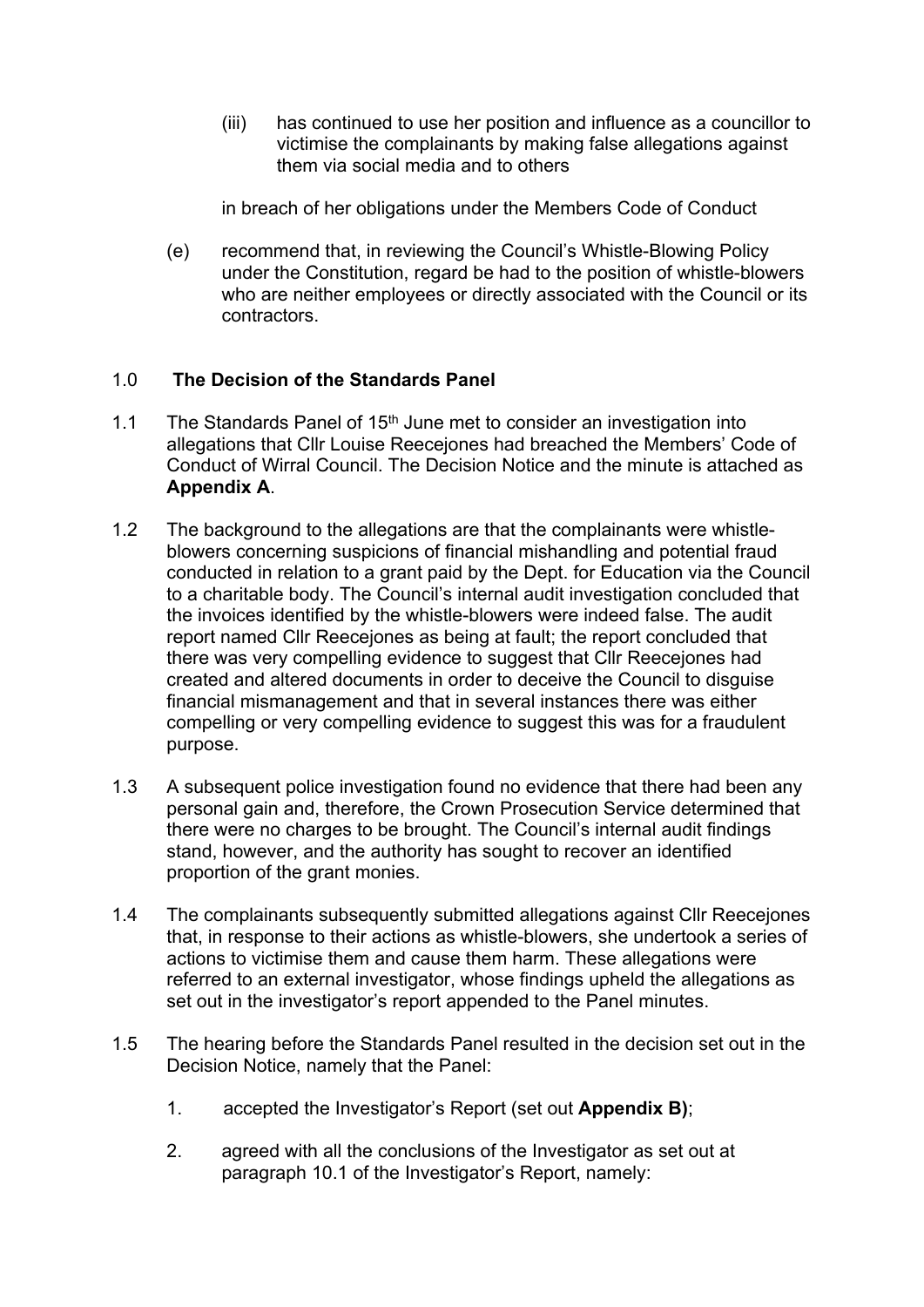- a. in respect of complainant 1, Tamsin Coates, the Panel found Councillor Reecejones to be in breach of the Code of Conduct in making an unjustified complaint to Tamsin Coates' employer and pursuing her own personal agenda in her capacity as a councillor. Councillor Reecejones failed to treat Tamsin Coates with respect and conducted herself contrary to the council's duty to promote and maintain high standards of conduct.
- b. in respect of complainant 2, Jessica Smyth, the Panel found Councillor Reecejones to be in breach of the Code of Conduct in making an unjustified complaint to the organisation for which Jessica Smyth volunteers and alleging that Jessica Smyth's tweets and conduct amounted to harassment/stalking. Councillor Reecejones failed to treat Jessica Smyth with respect and conducted herself contrary to the council's duty to promote and maintain high standards of conduct.
- c. in respect of complainant 3, Overchurch Residents Association, the Panel found Councillor Reecejones to be in breach of the Code of Conduct as a result of her failure to advise anyone (particularly the Police and the council's Internal Audit team) that in her view the invoice in question was fraudulent and was an attempt to undermine the Association. Councillor Reecejones failed to treat the Association with respect and conducted herself contrary to the council's duty to promote and maintain high standards of conduct.
- d. in respect of complaint 4, found Councillor Reecejones to be in breach of the Code of Conduct because she referred to the standards investigation in respect of this matter in a letter to Wirral Leaks which was subsequently repeated in Private Eye. This was a breach of the duty of confidentiality arising under the Protocol for dealing with complaints against Members and contrary to the council's duty to promote and maintain high standards of conduct.
- 3. agreed to refer the issues and concerns raised by the Investigator at paragraph 10.2 on page 72 of the Report, to the Council's Monitoring Officer for consideration; and to determine whether any further action is necessary in relation to the issues raised.

#### **SANCTIONS**

The Panel having found Councillor Reecejones in breach of the Members' Code of Conduct determined that the following sanctions be imposed (subject to any valid appeal being accepted):

(a) The Monitoring Officer should write a formal warning letter to Councillor Reecejones reminding her of the need to comply with the Members' Code of Conduct;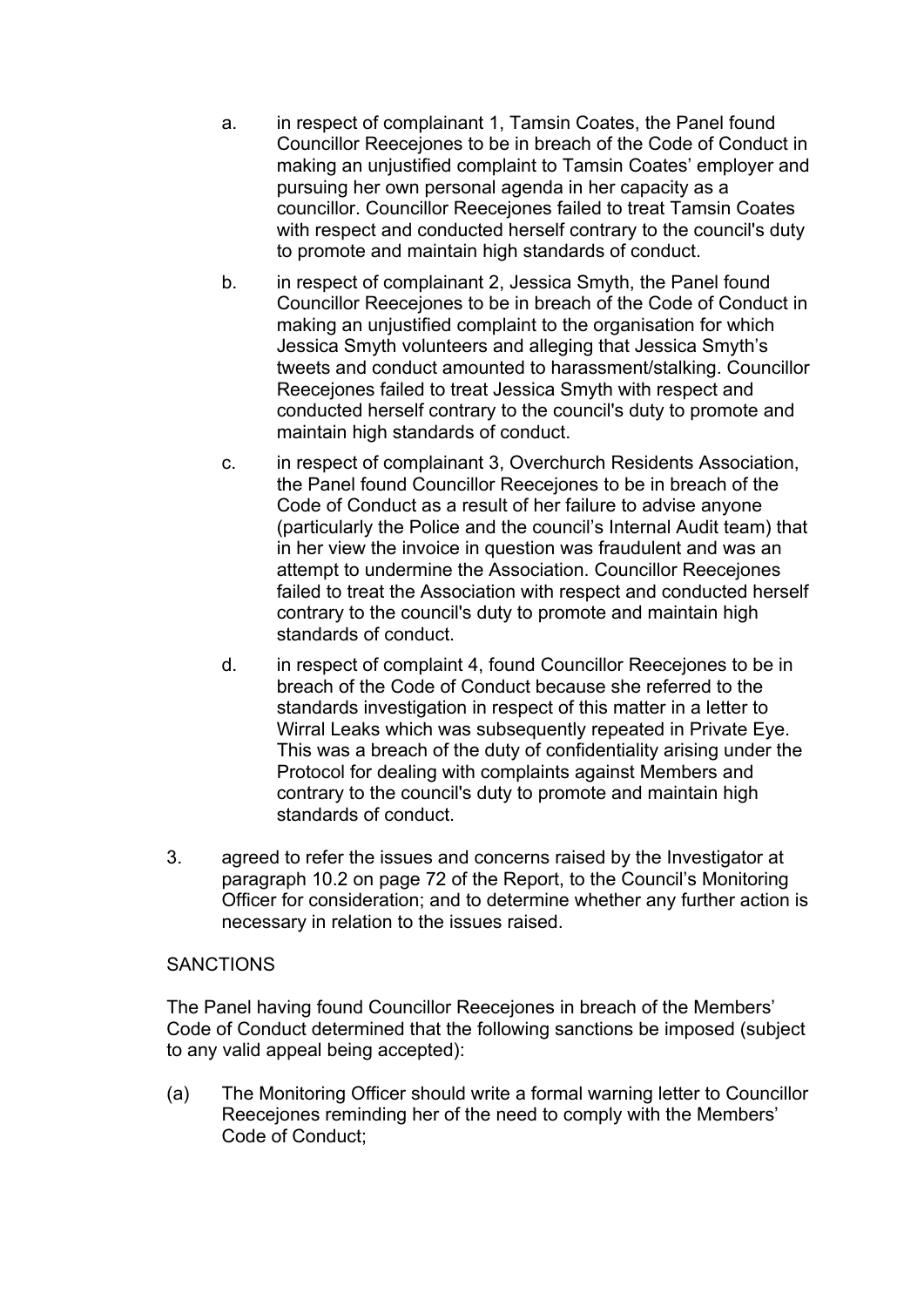- (b) Councillor Reecejones must apologise in writing to all the complainants for breaching the Members' Code of Conduct within 14 days of receiving this Decision notice;
- (c) The Labour Political Group Leader be asked to consider whether party disciplinary action should be taken against Councillor Reecejones and whether she should be removed (through Council) from all outside bodies to which she has been appointed;
- (d) The Monitoring Officer shall arrange both internal and external training for Councillor Louise Reecejones as soon as practicably possible. Should Councillor Reecejones fail to attend the training arranged, the Monitoring Officer shall report this fact to her Political Group Leader for consideration and action; and
- (e) The Panel's decision shall be reported to the next public meeting of the Standards and Constitutional Oversight Committee for consideration

## 2.0 **REASONS FOR THE RECCOMENDATION**

In relation to the decision, the following provides an update of next steps.

#### 2.1 Relaying the decision (a) and appeal request

2.1.1 The decision was relayed to Cllr Reecejones by the then monitoring officer, Mr Tour, which resulted in a request for appeal by Cllr Reecejones on several grounds. The decision of Mr Tour was to deny the appeal, which was communicated via an email of 28th July 2017. The 14 day period within which Cllr Reecejones was to apologise for her actions then took effect.

#### 2.2 Apology and training (b) & (d)

- 2.2.1 Mr McCourt wrote to Cllr Reecejones to ask whether she had complied with the action required of her. Her response by telephone was to say that a letter would be hand delivered that day, which was not received. A further communication by email resulted in a response by Cllr Reecejones of 16<sup>th</sup> September 2017 which stated, amongst other things, that the reported letter had been sent by email. No email could be found and a further email was sent to Cllr Reecejones on 18<sup>th</sup> September as referred to below.
- 2.2.2 During an interview with the investigator conducting the review, Cllr Reecejones passed on a copy of a letter and then a further letter by email. An email was then sent on 11th October 2017, which includes the following relevant passage:

*"Ms Shaw has forwarded to me your email in which you state that you cannot find the email sent to me but that you "have however enclosed the letter attached that was enclosed as part of the email".*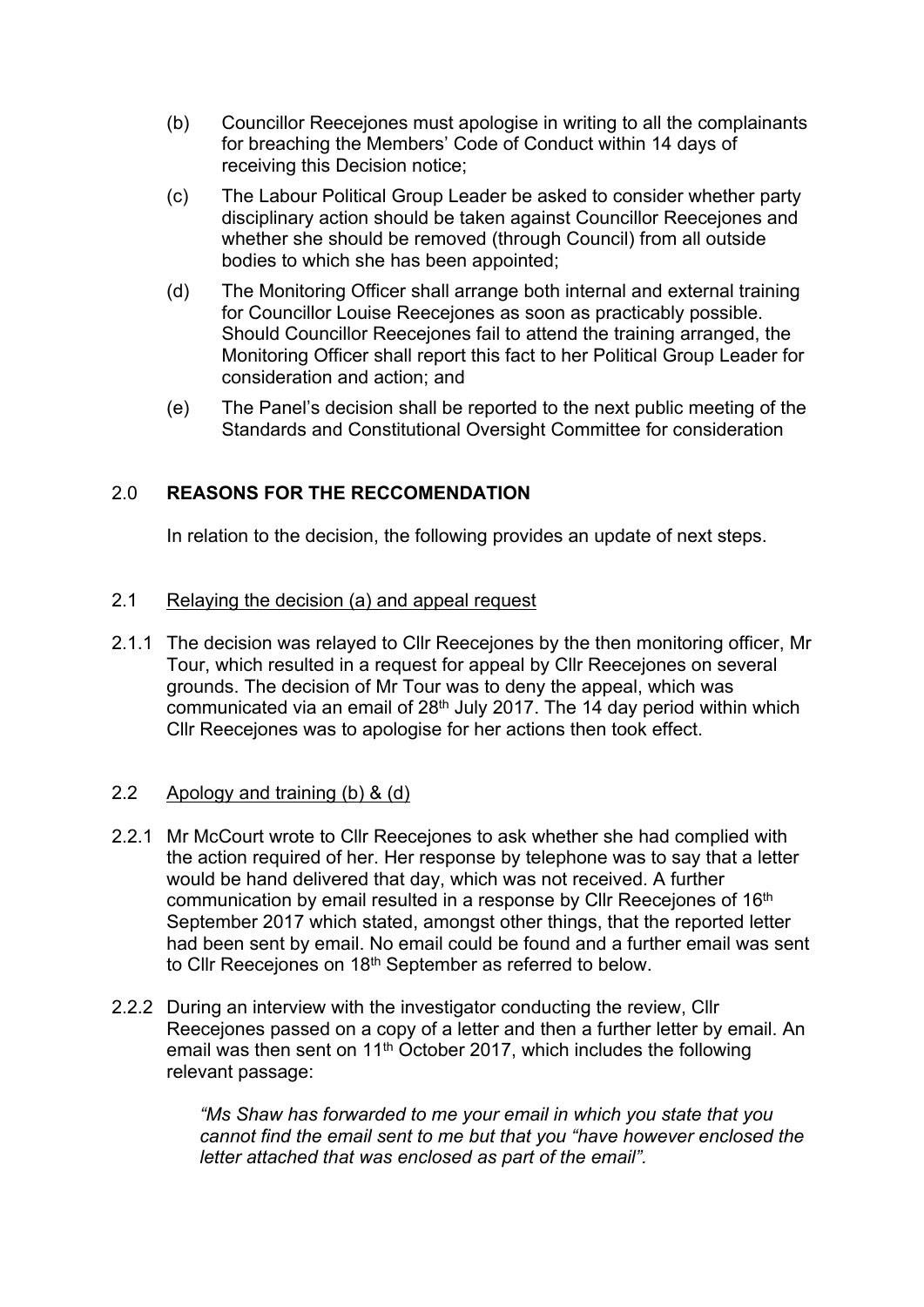*"As stated in my email to you of 18th September, "I am not aware of having received a reply from you. If I have then I apologise and would be grateful to receive a copy of your reply and, indeed, evidence that you have complied with the standards panel's decision and, at the least thus far, made a full apology to the complainants."*

*"Your letter addressed to me, dated 15th August 2017 and provided to Ms Shaw by email yesterday, unfortunately does not refer to the principal outcome of the Panel, which is that you were in breach of the Members Code of Conduct and were required to make a written apology to the complainants for your actions. The training which was also required of you, and to which you do refer, is arguably somewhat pointless without that apology having been made.*

*"In respect of our correspondence and assertion that you had sent this letter to me, I have had my email inbox checked and can assure you I have never received it. You may also wish to note that the letter document you provided details that it was created yesterday* [10<sup>th</sup> October 2017].

*"Nonetheless, as stated, I am shortly to report to the Committee on the Panel's decision. It is for that reason I have previously written to you, and do so again, given your failure to abide by the Panel's decision. Before I report to the Committee, you may wish to make a comment."*

2.2.3 No direct reply has been received.

2.2.4 On 18th October 2017 Cllr Reecejones emailed Mr McCourt, stating:

"*Dear Mr McCourt,*

*Enclosed are the three apologies as per the standards panel decision of June 15th 2017.*

*Please also send me details of training you have organised for me attend.*"

Attached were undated letters and addressed to each complainant by name only. For example:

> "*Cllr Louise Reecejones C/o Wallasey town hall Brighton street Wallasey Ch44 4ED*

*Dear Overchurch Residents Association,*

*I am writing to you as an outcome to the standards panel of 15th June 2017, I apologise for breaching the members code of conduct.*

*Yours Sincerely,*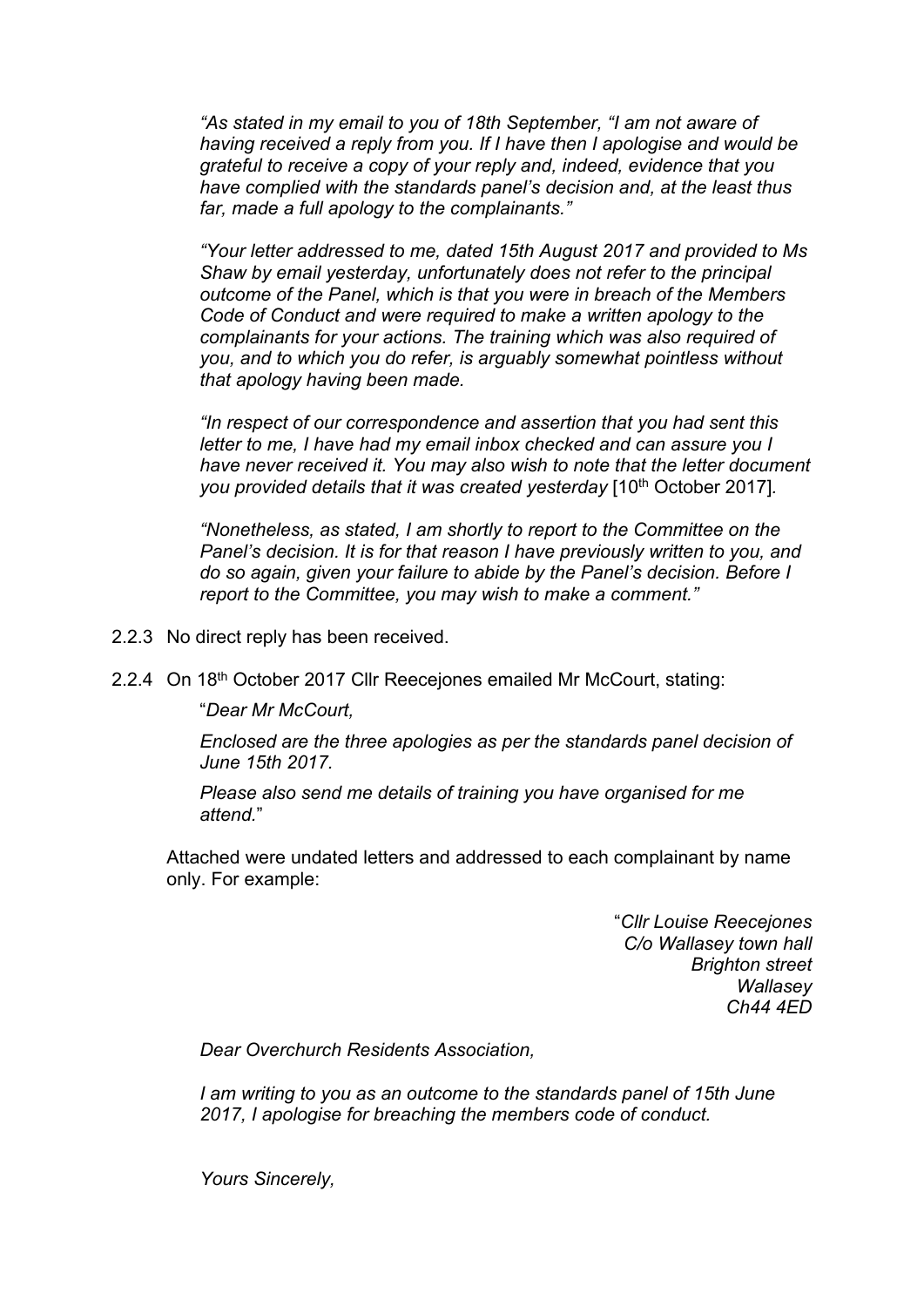*Cllr Louise Reecejones"*

The other letters contained the same or less, but were additionally accompanied by a final statement that read:

"*This letter is solely for the recipient and should not be for publication* "

The document properties detail that the letters were created 18<sup>th</sup> October 2017.

2.2.5 Mr McCourt has replied, stating:

"*Dear Cllr Reecejones,*

*Thank you for these copies. Please provide evidence that you have sent these apologies to their intended recipients as required. Once that has happened, I can report the same to the Committee.*

*May I also suggest that, in any event but particularly given the gravity of the finding of the Panel, your wording is not likely to be considered to be within either the letter or spirit of the Panel's decision requiring you to undertake this action.*

*As stated previously, I am happy to arrange for training although feel this should at the very least coincide or follow your apology. Given your schedule, please provide me with available dates over the coming three months.*

*Regards,"*

2.2.6 It is, therefore, my conclusion as monitoring officer that Cllr Reecejones has failed to act upon the requirements of the Panel's decision.

## 2.3 Recommendation to Cllr Reecejones' Political Group (c)

- 2.3.1 Attached as **Appendix C** is a letter from the relevant group whip. In summary, the political group had decided to suspend Cllr Reecejones from the Group indefinitely. On appeal to the regional party structure, this action was commuted to a suspension of four months, to  $6<sup>th</sup>$  January 2018, on the condition that Cllr Reecejones makes the formal apology required of her.
- 2.3.2 The group whip has asked that any further evidence or allegations be referred to him for further consideration under the Labour Party's internal disciplinary procedures.
- 2.4 Review of behaviours (para 3)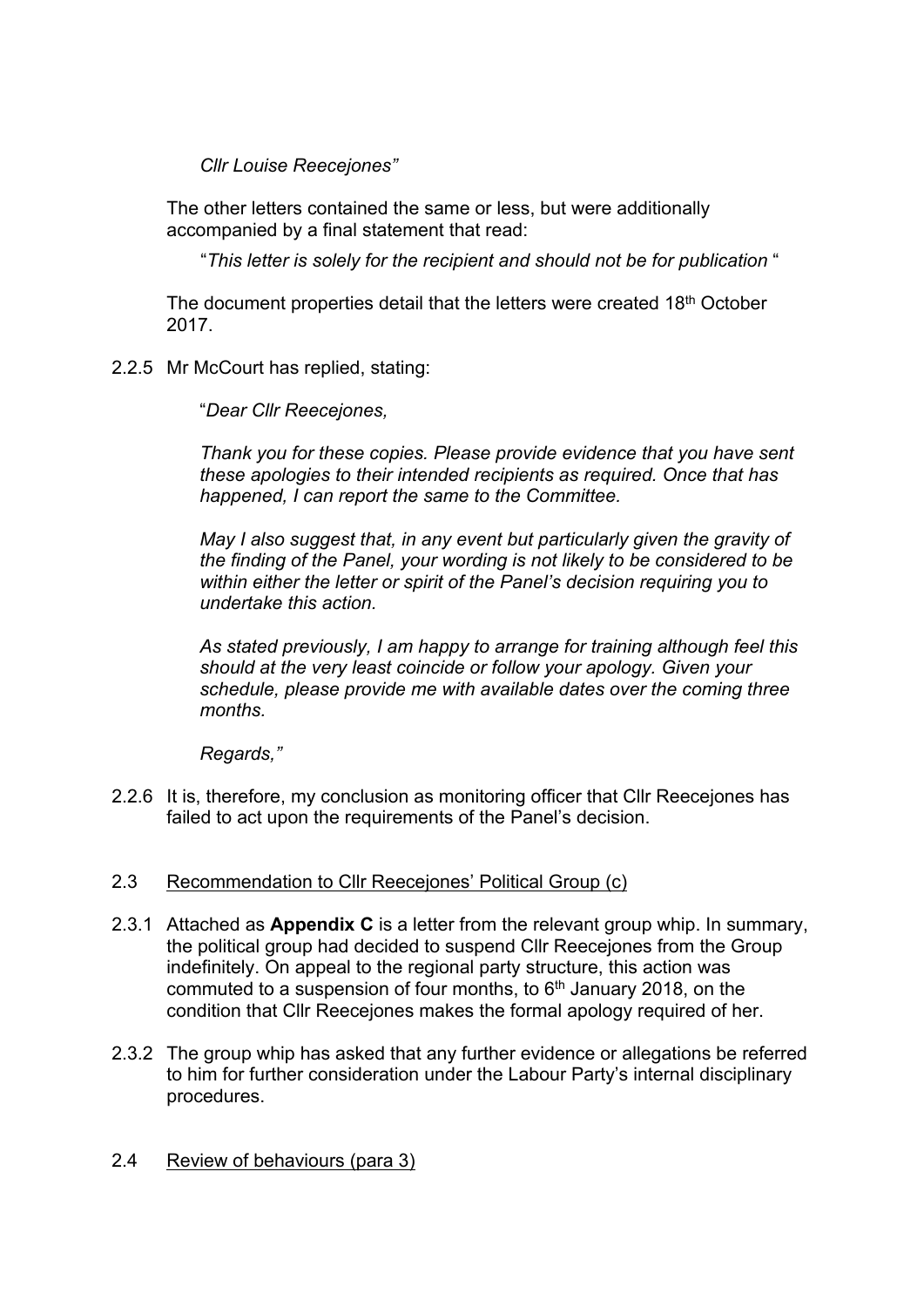- 2.4.1 In accordance with the third paragraph of the decision of the Panel, the monitoring officer appointed Mrs Shaw, the Group Solicitor responsible for the Council's Safeguarding and Litigation Legal Team, to undertake a review.
- 2.4.2 On 28<sup>th</sup> July the Council's then monitoring officer received further allegations against Cllr Reecejones' from the complainants concerning her behaviour at the Panel and, in particular, continuing social media posts making false allegations against them. Mr Tour's decision was that, as these related to the same causal events and same matters already heard, those complaints concerning new social media posts should be included in the review rather than begin a whole panel process anew.
- 2.4.3 The result of that review is attached as a report in full at **Appendix D**. The conclusions of the review are:
	- "Although nobody is actually named in the post, in light of the background history and the small community in which the complainants and Councillor Reecejones move it is my view that it is likely that others would know to whom Councillor Reecejones was referring and this could have had the effect of sullying their reputations.
	- "... it is my view that it can be argued that the act complained of, although not signed in an official capacity, was done in a manner which failed to maintain a clear distinction between her personal capacity and role as a councillor and therefore created a risk that there could be a negative impact on the Council and others..
	- "I therefore find Councillor Reecejones to be in breach of the Council's Code of Conduct in relation to her post of 11 July 2017. This failed to treat the complainants with respect and engaged in conduct which was contrary to the Council's duty to promote and maintain high standards of conduct."
	- "I am compelled to conclude that in her conduct in relation to this investigation Councillor Reecejones has failed to show respect to the Standards process and therefore to the need to maintain high standards of conduct as a councillor."

## 3. Other aspects

3.1 It has been raised that counter-allegations made by Cllr Reecejones against the complainants were made both directly and publicly, whereas by contrast the complainants held their silence as requested by the Council and police whilst formal investigations were being carried out. As referred to in the Panel's decision, it is stated by the complainants that those actions of Cllr Reecejones, given credence by her position as a councillor, led to one of the complainants losing their employment. It is raised by them that that chain of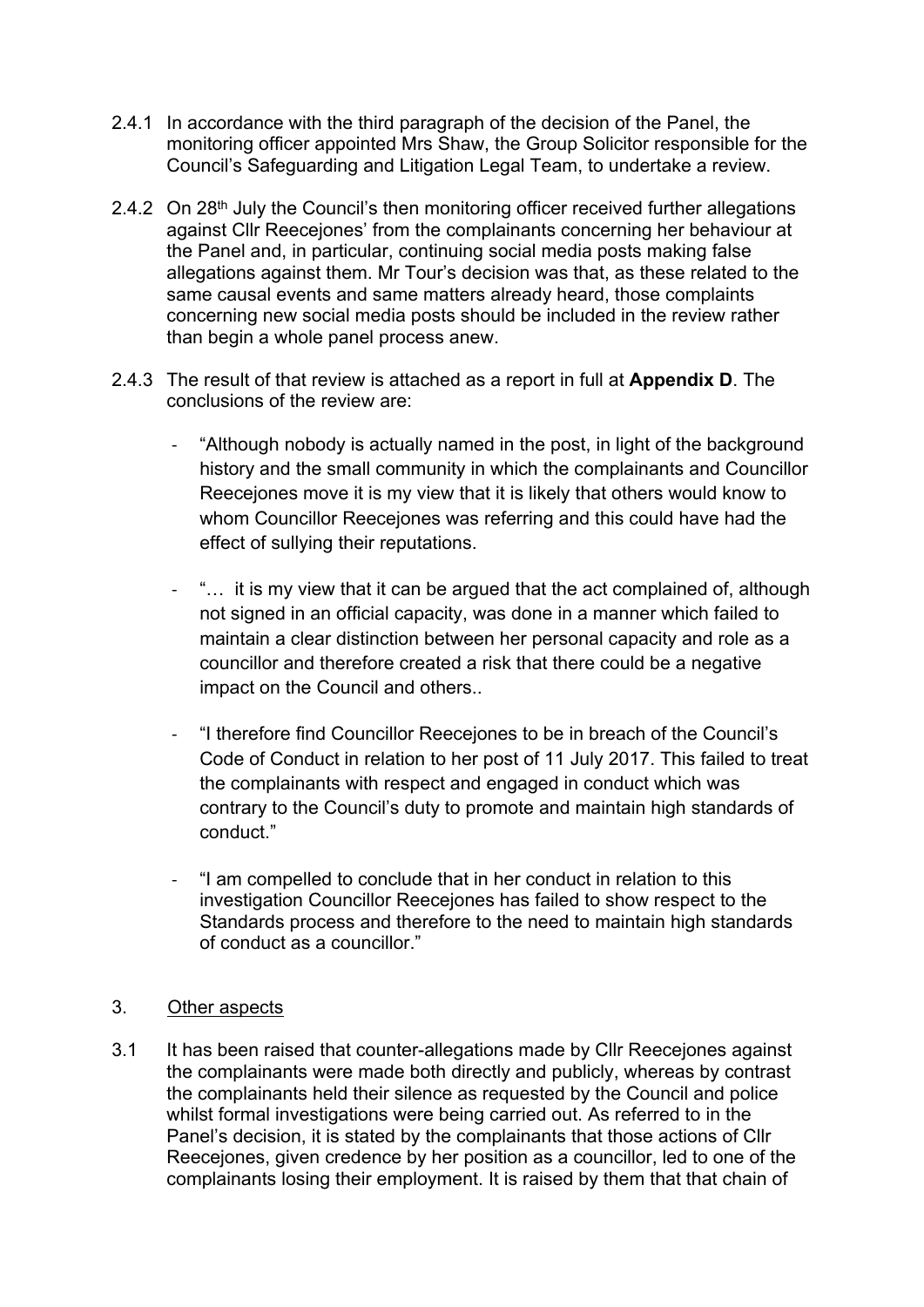events may not have led to the same outcome if the Council and/or the police had stated, at the relevant time, that they had considered the counterallegations made by Cllr Reecejones and declared them to be false and had done so in a manner that the complainants could have used to defend themselves.

- 3.2 For the Council's part, officers in meeting the complainants have undertaken the following, in respect of which the views of the Committee are sought.
	- (1) To be considered as a complaint and tested against the standards or the Ombudsman's Office as to:
		- whether or not the Council had investigated a counter-allegation by Cllr Reecejones at the relevant time; if so
		- whether or not it could or should have written to the complainants to let them know that they were the subject of an investigation which was was considered to be unproven or without foundation; and if so
		- whether or not that communication could or should have been in a form that might be used by the complainants to defend themselves against the same accusations being made elsewhere.
	- (2) That a recommendation would be made to expand the Council's whistle-Blowing Policy to cover such situations that may arise again in respect of third parties who raise concerns about public funding or behaviours and who, as a result, may be the subject of victimisation

## 4. **IMPLICATIONS**

- 4.1 Section 27 of the Localism Act 2011 requires all relevant authorities to promote and maintain high standards of conduct by members and co-opted members of the authority.
- 4.2 Section 28 of the Localism Act 2011 requires that each local authority must publish a code of conduct, based on the 'Nolan principles', and to have arrangements under which written allegations that a member or co-opted member of the authority has failed to comply with the authority's code of conduct can be investigated and under which decisions on the allegations can be made.
- 4.3 The Section goes on to state that if a relevant authority finds that a member or co-opted member of the authority has failed to comply with its code of conduct (whether or not the finding is made following an investigation under arrangements described above) it may have regard to the failure in deciding—
	- (a) whether to take action in relation to the member or co-opted member, and
	- (b) what action to take.